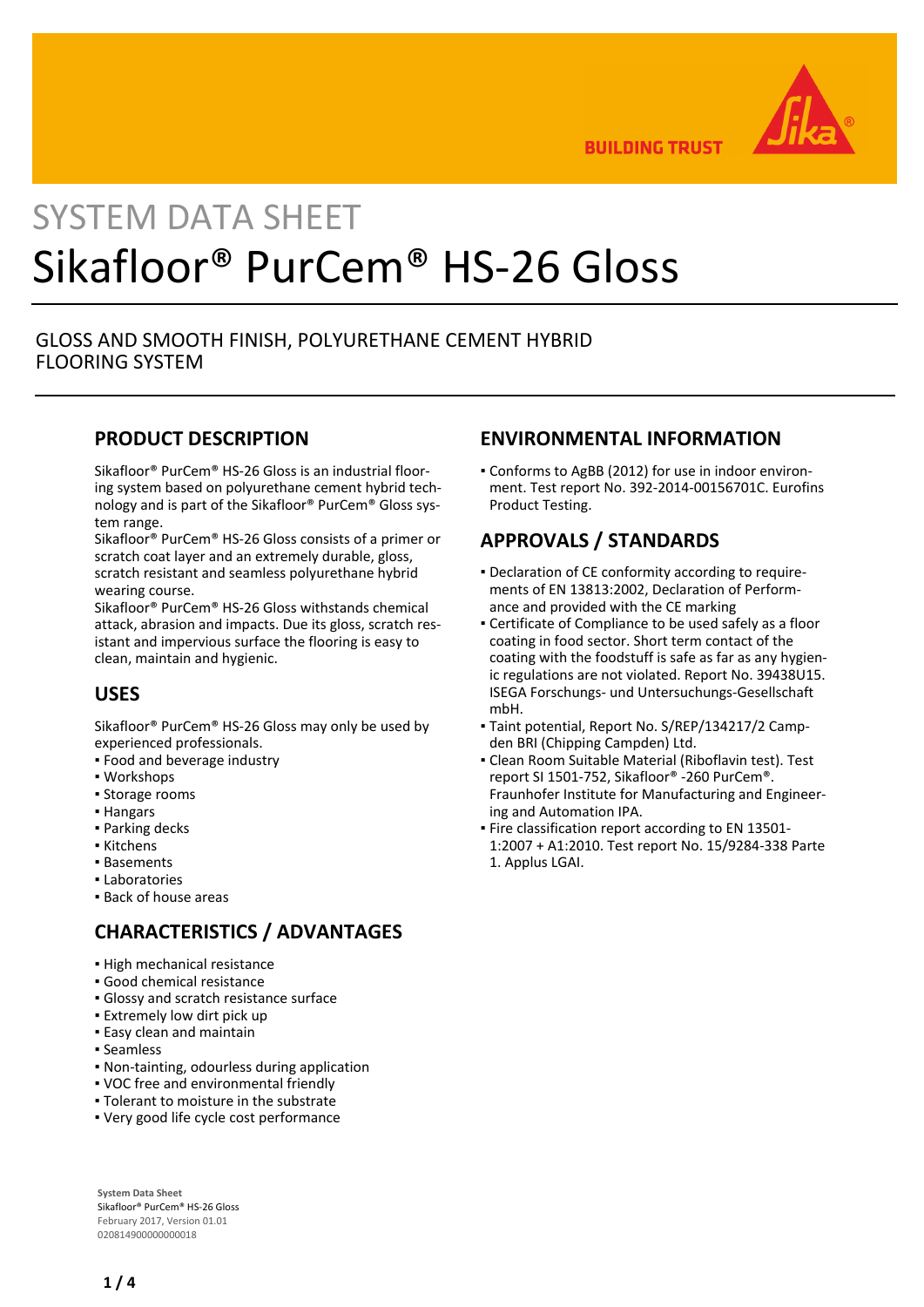**System Structure Sikafloor® PurCem® HS-26 Gloss**

|                 |                                              | 2           |
|-----------------|----------------------------------------------|-------------|
| Layer           | Product                                      | Consumption |
| 1. Scratch coat | Sikafloor®-21 PurCem® ~1-2 kg/m <sup>2</sup> |             |

|                                              | 1. Scrátch coat<br>2. Wear coat                                                                                                                                                      | SIKAHOOM-SALPURCEME TI-Z KRIMA<br>or<br>Sikafloor®-210 Pur-<br>$Cem^{\otimes}$ or<br>Sikafloor®-260 Pur-<br>$\mathsf{Cem}^{\circledast}$<br>Sikafloor®-260 Pur-                                                         | $\sim$ 1.8 kg/m <sup>2</sup> /mm                                                                            |
|----------------------------------------------|--------------------------------------------------------------------------------------------------------------------------------------------------------------------------------------|-------------------------------------------------------------------------------------------------------------------------------------------------------------------------------------------------------------------------|-------------------------------------------------------------------------------------------------------------|
|                                              | substrate profile etc.<br>al Product Data Sheet.                                                                                                                                     | Cem®<br>Consumptions are theoretical and do not include any wastage, additional material need due to porosity,<br>As an optional build up the primers Sikafloor®-155 W/-156/-161 + quartz sand 0.4–0.8 mm fully blinded | broadcast, followed by the Sikafloor®-260 PurCem® (scratch coat) can be used. Please refer to the individu- |
| <b>Chemical base</b>                         | Water-based polyurethane cement hybrid                                                                                                                                               |                                                                                                                                                                                                                         |                                                                                                             |
| Appearance                                   | Smooth, gloss finish                                                                                                                                                                 |                                                                                                                                                                                                                         |                                                                                                             |
| Colour                                       | Beige, Dusty Grey, Grass Green, Maize Yellow, Night Blue, Oxide Red,<br>Pebble Grey, Tele Grey 2                                                                                     |                                                                                                                                                                                                                         |                                                                                                             |
| <b>Nominal Thickness</b>                     | $\sim$ 2–3 mm                                                                                                                                                                        |                                                                                                                                                                                                                         |                                                                                                             |
| Volatile organic compound (VOC) con-<br>tent | Very low content of Volatile Organic Compounds. It fulfils the stringent de-<br>mands for indoor air quality and low VOC emitting products AFFSET, M1<br>Gold, AgBB, EMICODE and A+. |                                                                                                                                                                                                                         |                                                                                                             |

## **TECHNICAL INFORMATION**

| <b>Shore D Hardness</b>             | $^{\sim}80$                                                                                                                       | (ASTM D 2240)             |
|-------------------------------------|-----------------------------------------------------------------------------------------------------------------------------------|---------------------------|
| <b>Resistance to Wearing</b>        | AR0.5                                                                                                                             | (EN 13892-4)              |
| <b>Resistance to Impact</b>         | (ISO 6272)<br>Class II ( $>10 N/mm^2$ )                                                                                           |                           |
| <b>Tensile Adhesion Strength</b>    | (EN 1542)<br>$> 2.0$ N/mm <sup>2</sup>                                                                                            |                           |
| <b>Reaction to Fire</b>             | Bfl-s1                                                                                                                            | (EN 13501-1)              |
| <b>Chemical Resistance</b>          | Please refer to Sikafloor® PurCem® Gloss chemical resistance guide. Con-<br>tact Sika technical service for specific information. |                           |
| <b>Thermal Resistance</b>           | <b>Thickness</b>                                                                                                                  | <b>Thermal Resistance</b> |
|                                     | $\sim$ 2 mm                                                                                                                       | $-5 °C$ to $+60 °C$       |
|                                     | $\approx$ 3 mm                                                                                                                    | $-10 °C$ to $+60 °C$      |
| <b>Permeability to Water Vapour</b> | Class II                                                                                                                          | (EN 1504-2)               |

**System Data Sheet** Sikafloor® PurCem® HS-26 Gloss February 2017, Version 01.01 0208149000000000018



**BUILDING TRUST**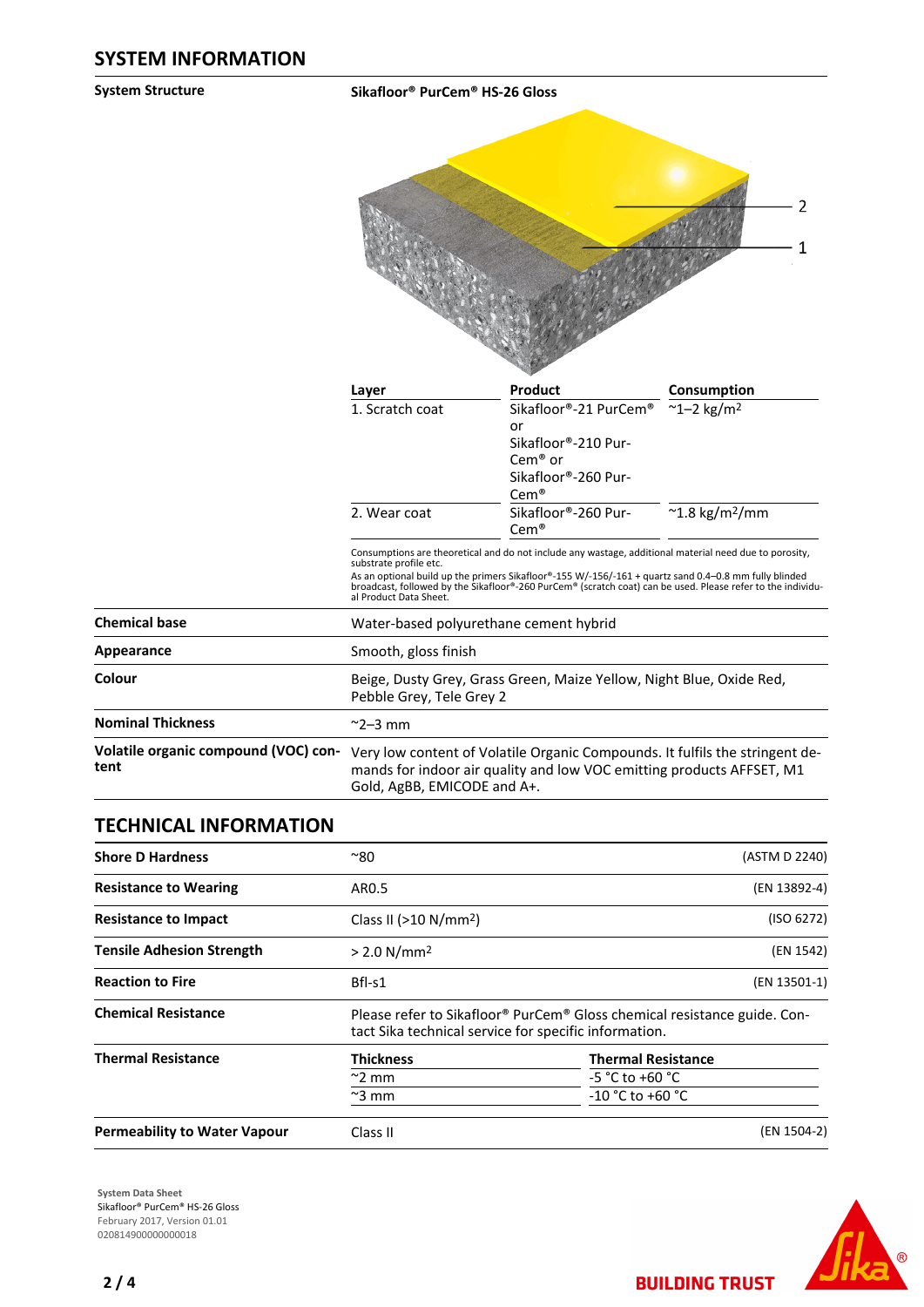### **APPLICATION INFORMATION**

| <b>Product Temperature</b>           |                    | +10 °C min / +35 °C max                                                                                                                                                                                                                                          |                                                                                               |                  |  |
|--------------------------------------|--------------------|------------------------------------------------------------------------------------------------------------------------------------------------------------------------------------------------------------------------------------------------------------------|-----------------------------------------------------------------------------------------------|------------------|--|
| <b>Ambient Air Temperature</b>       |                    | +10 °C min / +35 °C max                                                                                                                                                                                                                                          |                                                                                               |                  |  |
| <b>Relative Air Humidity</b>         | 80 % max           |                                                                                                                                                                                                                                                                  |                                                                                               |                  |  |
| <b>Dew Point</b>                     | the floor finish.  | Beware of condensation!<br>The substrate and uncured floor must be at least 3 °C above dew point<br>toreduce the risk of condensation or other disturbance of the surface on                                                                                     |                                                                                               |                  |  |
| <b>Substrate Temperature</b>         |                    | +10 °C min / +35 °C max                                                                                                                                                                                                                                          |                                                                                               |                  |  |
| <b>Substrate Moisture Content</b>    | rising moisture.   | Sikafloor <sup>®</sup> PurCem <sup>®</sup> HS-26 Gloss can be installed on substrates with higher<br>moisture content. The substrate needs to be visibly dry and have an ad-<br>equate pull-off strength min 1.5 N/mm <sup>2</sup> . No ponding water. Check for |                                                                                               |                  |  |
| <b>Applied Product Ready for Use</b> | <b>Temperature</b> | <b>Foot traffic</b>                                                                                                                                                                                                                                              | Light traffic                                                                                 | <b>Full cure</b> |  |
|                                      | $+10 °C$           | $~\sim$ 40 hours                                                                                                                                                                                                                                                 | $~^{\sim}$ 48 hours                                                                           | $\sim$ 7 days    |  |
|                                      | $+20 °C$           | $\approx$ 22 hours                                                                                                                                                                                                                                               | $^{\sim}$ 26 hours                                                                            | $~\sim$ 3 days   |  |
|                                      | $+30 °C$           | $~^{\sim}$ 18 hours                                                                                                                                                                                                                                              | $\approx$ 22 hours                                                                            | $\sim$ 2 days    |  |
|                                      |                    |                                                                                                                                                                                                                                                                  | Note: Times are approximate and will be affected by changing ambient and substrate conditions |                  |  |

#### **PRODUCT INFORMATION**

| Packaging                 | Please refer to the individual Product Data Sheets |
|---------------------------|----------------------------------------------------|
| <b>Shelf Life</b>         | Please refer to the individual Product Data Sheets |
| <b>Storage Conditions</b> | Please refer to the individual Product Data Sheets |

#### **MAINTENANCE**

#### **CLEANING**

Please refer to the Sikafloor® Cleaning Regime.

## **FURTHER DOCUMENTS**

- **Sikafloor<sup>®</sup> PurCem<sup>®</sup> Gloss Information Manual**
- **.** Sika<sup>®</sup> Information Manual Mixing and Application of Flooring Systems
- **E** Sika<sup>®</sup> Information Manual Surface Evaluation & Preparation
- Sikafloor® PurCem® Product Data Sheets

## **LIMITATIONS**

- Do not apply to PCC (polymer modified cement mor-▪ tars) that may expand due to moisture when sealed with an impervious resin.
- Always ensure good ventilation when using Sika-▪ floor® PurCem® products in a confined space, to prevent excessive ambient humidity.
- Freshly applied Sikafloor® PurCem® products, must be protected from damp, condensation and direct water contact (rain) for at least 24 hours.
- Protect the substrate during application from con-▪ densation from pipes or any overhead leaks.
- Do not apply to cracked or unsound substrates.
- Always allow a minimum of 48 hours after product application prior to placing into service in proximity

**System Data Sheet** Sikafloor® PurCem® HS-26 Gloss February 2017, Version 01.01 020814900000000018

with food stuffs.

- Products of the Sikafloor® PurCem® range are subject to discolouration when exposed to UV radiation. Depending on colour there are no measurable losses of any properties when this occurs, and it is a purely aesthetic matter.
- Products can be used outside provided the change in appearance is acceptable for the customer.
- . In some slow curing conditions, soiling of the surface may occur when opened to foot traffic, even though mechanical properties have been achieved. It is advised to remove dirt using a dry mop or cloth.
- Avoid scrubbing with water for the first three days.

## **VALUE BASE**

All technical data stated in this Product Data Sheet are based on laboratory tests. Actual measured data may vary due to circumstances beyond our control.

## **LOCAL RESTRICTIONS**

Please note that as a result of specific local regulations the performance of this product may vary from country to country. Please consult the local Product Data Sheet for the exact description of the application fields.

## **ECOLOGY, HEALTH AND SAFETY**

For information and advice on the safe handling, stor-

**BUILDING TRUST**